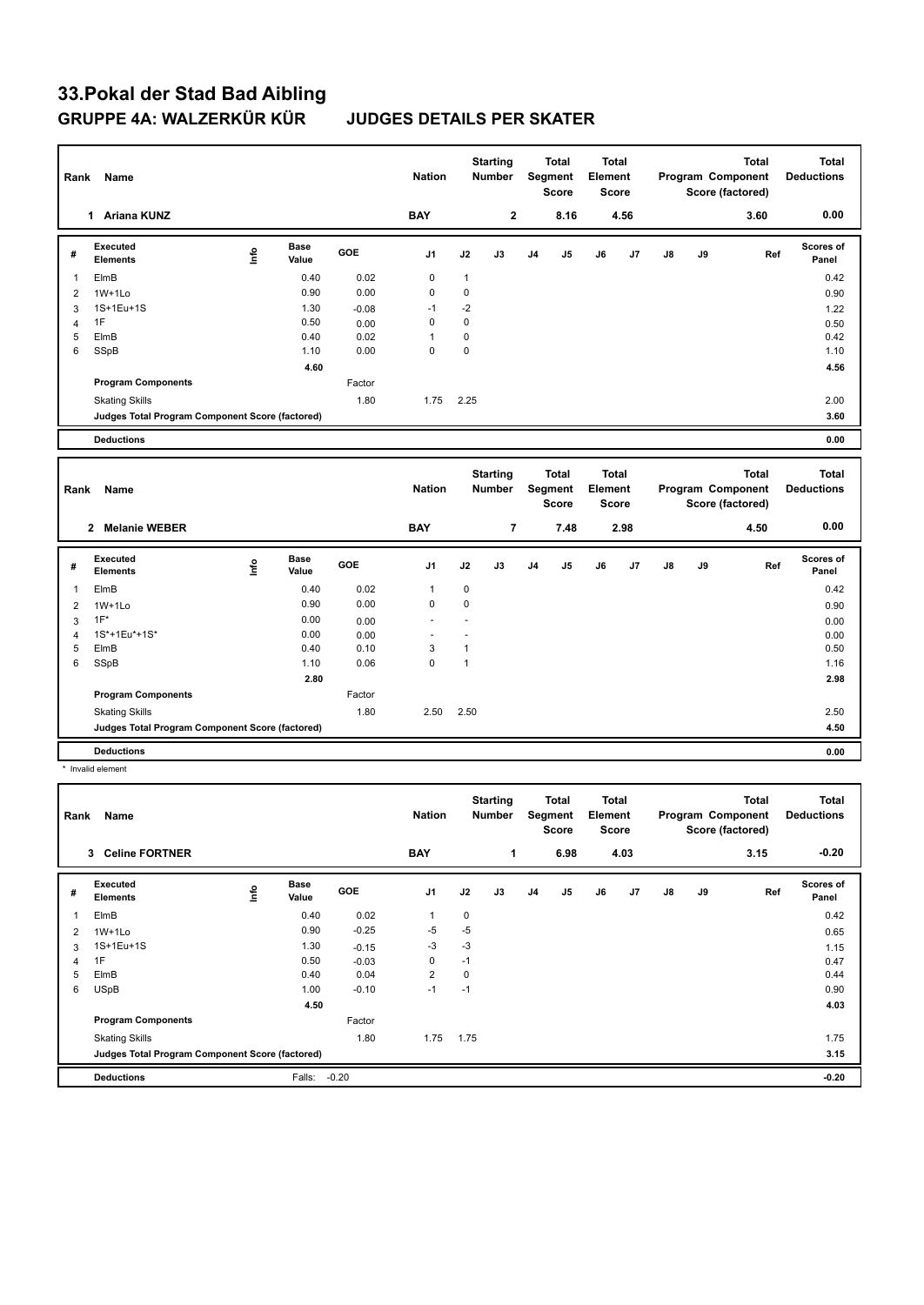# **33.Pokal der Stad Bad Aibling GRUPPE 4A: WALZERKÜR KÜR JUDGES DETAILS PER SKATER**

| Rank           | Name                                            |            |                      |         | <b>Nation</b>  |                      | <b>Starting</b><br>Number        |                | <b>Total</b><br>Segment<br><b>Score</b> | <b>Total</b><br>Element                 | <b>Score</b> |    |    | <b>Total</b><br>Program Component<br>Score (factored) | <b>Total</b><br><b>Deductions</b> |
|----------------|-------------------------------------------------|------------|----------------------|---------|----------------|----------------------|----------------------------------|----------------|-----------------------------------------|-----------------------------------------|--------------|----|----|-------------------------------------------------------|-----------------------------------|
|                | 4 Sarah BAIKO                                   |            |                      |         | <b>BAY</b>     |                      | 4                                |                | 6.90                                    |                                         | 4.20         |    |    | 2.70                                                  | 0.00                              |
| #              | <b>Executed</b><br><b>Elements</b>              | <u>t</u> o | <b>Base</b><br>Value | GOE     | J <sub>1</sub> | J2                   | J3                               | J <sub>4</sub> | J <sub>5</sub>                          | J6                                      | J7           | J8 | J9 | Ref                                                   | <b>Scores of</b><br>Panel         |
| $\mathbf{1}$   | ElmB                                            |            | 0.40                 | 0.00    | $\mathbf 0$    | $\mathbf 0$          |                                  |                |                                         |                                         |              |    |    |                                                       | 0.40                              |
| $\overline{2}$ | $1W+1Lo$                                        |            | 0.90                 | $-0.13$ | $-3$           | $-2$                 |                                  |                |                                         |                                         |              |    |    |                                                       | 0.77                              |
| 3              | 1S+1Eu+1S                                       |            | 1.30                 | $-0.20$ | $-4$           | $-4$                 |                                  |                |                                         |                                         |              |    |    |                                                       | 1.10                              |
| $\overline{4}$ | 1F                                              |            | 0.50                 | $-0.08$ | $-1$           | $-2$                 |                                  |                |                                         |                                         |              |    |    |                                                       | 0.42                              |
| 5              | ElmB                                            |            | 0.40                 | 0.06    | $\overline{2}$ | $\mathbf{1}$         |                                  |                |                                         |                                         |              |    |    |                                                       | 0.46                              |
| 6              | <b>USpB</b>                                     |            | 1.00                 | 0.05    | $\mathbf{1}$   | $\mathbf 0$          |                                  |                |                                         |                                         |              |    |    |                                                       | 1.05                              |
|                |                                                 |            | 4.50                 |         |                |                      |                                  |                |                                         |                                         |              |    |    |                                                       | 4.20                              |
|                | <b>Program Components</b>                       |            |                      | Factor  |                |                      |                                  |                |                                         |                                         |              |    |    |                                                       |                                   |
|                | <b>Skating Skills</b>                           |            |                      | 1.80    | 1.50           | 1.50                 |                                  |                |                                         |                                         |              |    |    |                                                       | 1.50                              |
|                | Judges Total Program Component Score (factored) |            |                      |         |                |                      |                                  |                |                                         |                                         |              |    |    |                                                       | 2.70                              |
|                | <b>Deductions</b>                               |            |                      |         |                |                      |                                  |                |                                         |                                         |              |    |    |                                                       | 0.00                              |
|                |                                                 |            |                      |         |                |                      |                                  |                |                                         |                                         |              |    |    |                                                       |                                   |
|                |                                                 |            |                      |         |                |                      |                                  |                |                                         |                                         |              |    |    |                                                       |                                   |
| Rank           | Name                                            |            |                      |         | <b>Nation</b>  |                      | <b>Starting</b><br><b>Number</b> |                | <b>Total</b><br>Segment<br><b>Score</b> | <b>Total</b><br>Element<br><b>Score</b> |              |    |    | <b>Total</b><br>Program Component<br>Score (factored) | <b>Total</b><br><b>Deductions</b> |
|                | 5 Anna EISERMANN                                |            |                      |         | <b>BAY</b>     |                      | 3                                |                | 6.55                                    |                                         | 2.95         |    |    | 3.60                                                  | 0.00                              |
| #              | <b>Executed</b><br><b>Elements</b>              | <u>t</u> o | <b>Base</b><br>Value | GOE     | J <sub>1</sub> | J2                   | J3                               | J <sub>4</sub> | J5                                      | J6                                      | J7           | J8 | J9 | Ref                                                   | Scores of<br>Panel                |
| $\mathbf{1}$   | ElmB                                            |            | 0.40                 | 0.04    | $\mathbf{1}$   | $\mathbf{1}$         |                                  |                |                                         |                                         |              |    |    |                                                       | 0.44                              |
| $\overline{2}$ | $1W+1Lo$                                        |            | 0.90                 | 0.05    | $\mathbf{1}$   | $\mathbf{1}$         |                                  |                |                                         |                                         |              |    |    |                                                       | 0.95                              |
| 3              | $1F^*$                                          |            | 0.00                 | 0.00    | L.             | $\ddot{\phantom{1}}$ |                                  |                |                                         |                                         |              |    |    |                                                       | 0.00                              |
| $\overline{4}$ | 1S*+1Eu*+1S*                                    |            | 0.00                 | 0.00    | ä,             | ÷.                   |                                  |                |                                         |                                         |              |    |    |                                                       | 0.00                              |
| 5              | ElmB                                            |            | 0.40                 | 0.00    | $\mathbf 0$    | $\mathbf 0$          |                                  |                |                                         |                                         |              |    |    |                                                       | 0.40                              |
| 6              | SSpB                                            |            | 1.10                 | 0.06    | $\mathbf{1}$   | $\mathbf 0$          |                                  |                |                                         |                                         |              |    |    |                                                       | 1.16                              |
|                |                                                 |            | 2.80                 |         |                |                      |                                  |                |                                         |                                         |              |    |    |                                                       | 2.95                              |
|                | <b>Program Components</b>                       |            |                      | Factor  |                |                      |                                  |                |                                         |                                         |              |    |    |                                                       |                                   |
|                | <b>Skating Skills</b>                           |            |                      | 1.80    | 2.00           | 2.00                 |                                  |                |                                         |                                         |              |    |    |                                                       | 2.00                              |
|                | Judges Total Program Component Score (factored) |            |                      |         |                |                      |                                  |                |                                         |                                         |              |    |    |                                                       | 3.60                              |
|                | <b>Deductions</b>                               |            |                      |         |                |                      |                                  |                |                                         |                                         |              |    |    |                                                       | 0.00                              |

| Rank                    | Name                                            |      |                      |            | <b>Nation</b>  |             | <b>Starting</b><br><b>Number</b> |                | Total<br>Segment<br><b>Score</b> | <b>Total</b><br>Element<br>Score |      |               |    | <b>Total</b><br>Program Component<br>Score (factored) | <b>Total</b><br><b>Deductions</b> |
|-------------------------|-------------------------------------------------|------|----------------------|------------|----------------|-------------|----------------------------------|----------------|----------------------------------|----------------------------------|------|---------------|----|-------------------------------------------------------|-----------------------------------|
|                         | 6 Isabell FAUST                                 |      |                      |            | <b>BAY</b>     |             | 6                                |                | 6.06                             |                                  | 2.46 |               |    | 3.60                                                  | 0.00                              |
| #                       | Executed<br><b>Elements</b>                     | lnfo | <b>Base</b><br>Value | <b>GOE</b> | J <sub>1</sub> | J2          | J3                               | J <sub>4</sub> | J <sub>5</sub>                   | J6                               | J7   | $\mathsf{J}8$ | J9 | Ref                                                   | Scores of<br>Panel                |
| $\overline{\mathbf{1}}$ | ElmB                                            |      | 0.40                 | 0.00       | 0              | 0           |                                  |                |                                  |                                  |      |               |    |                                                       | 0.40                              |
| 2                       | $1W+1Lo$                                        |      | 0.90                 | 0.00       | 0              | 0           |                                  |                |                                  |                                  |      |               |    |                                                       | 0.90                              |
| 3                       | $1F^*$                                          |      | 0.00                 | 0.00       | ۰              |             |                                  |                |                                  |                                  |      |               |    |                                                       | 0.00                              |
| 4                       | $EIMB*$                                         |      | 0.00                 | 0.00       |                |             |                                  |                |                                  |                                  |      |               |    |                                                       | 0.00                              |
| 5                       | 1S*+1Eu*+1S*                                    |      | 0.00                 | 0.00       |                |             |                                  |                |                                  |                                  |      |               |    |                                                       | 0.00                              |
| 6                       | SSpB                                            |      | 1.10                 | 0.06       | -1             | $\mathbf 0$ |                                  |                |                                  |                                  |      |               |    |                                                       | 1.16                              |
|                         |                                                 |      | 2.40                 |            |                |             |                                  |                |                                  |                                  |      |               |    |                                                       | 2.46                              |
|                         | <b>Program Components</b>                       |      |                      | Factor     |                |             |                                  |                |                                  |                                  |      |               |    |                                                       |                                   |
|                         | <b>Skating Skills</b>                           |      |                      | 1.80       | 2.00           | 2.00        |                                  |                |                                  |                                  |      |               |    |                                                       | 2.00                              |
|                         | Judges Total Program Component Score (factored) |      |                      |            |                |             |                                  |                |                                  |                                  |      |               |    |                                                       | 3.60                              |
|                         | <b>Deductions</b>                               |      |                      |            |                |             |                                  |                |                                  |                                  |      |               |    |                                                       | 0.00                              |

\* Invalid element